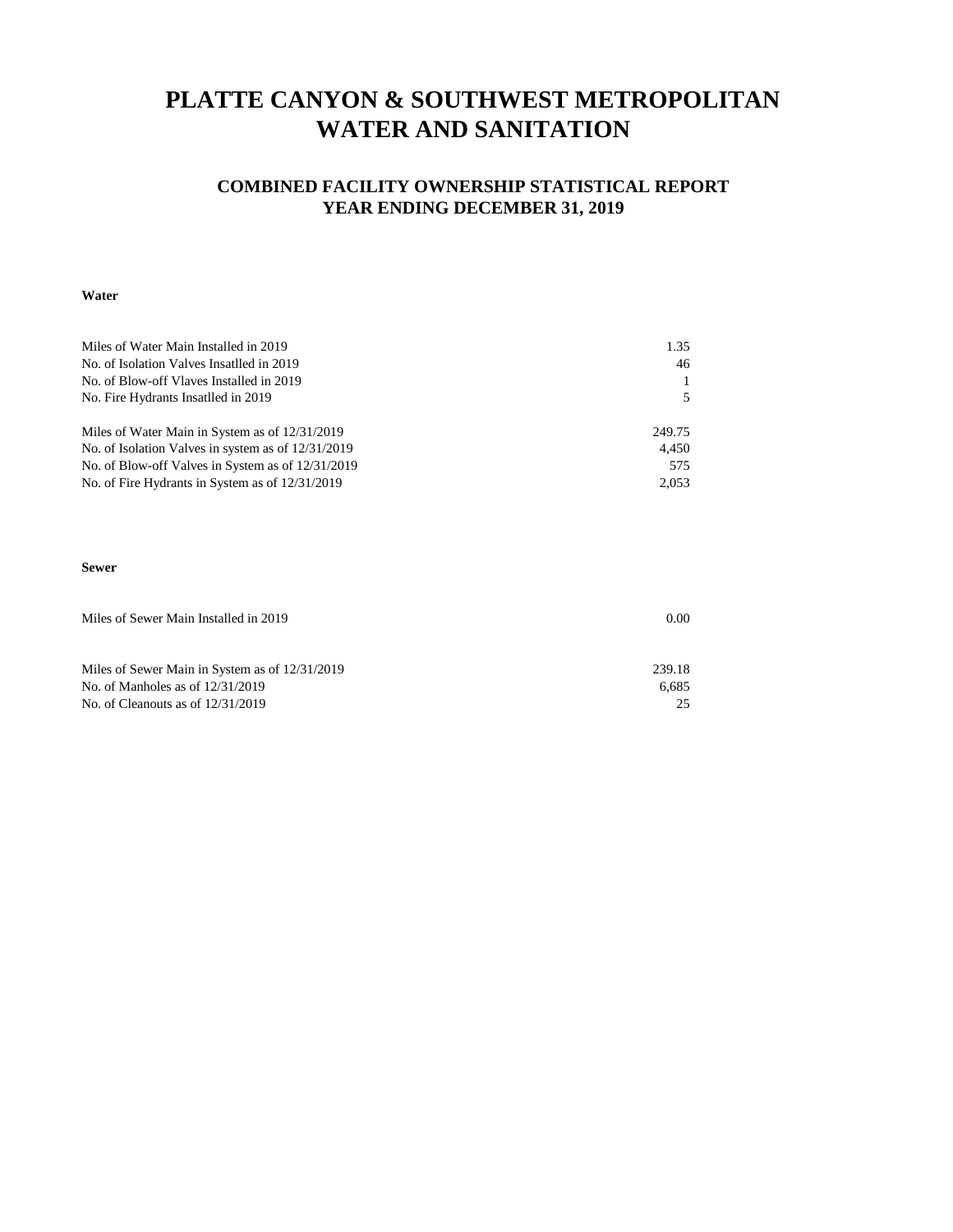### **YEAR ENDING DECEMBER 31, 2019 FACILITY OWNERSHIP STATISTICAL REPORT**

#### **WATER FACILITIES**

|             |                              | Total      |       |          | Total      |
|-------------|------------------------------|------------|-------|----------|------------|
| <b>Size</b> | <b>Type</b>                  | 12/31/2018 | Add   | Subtract | 12/31/2019 |
|             |                              |            |       |          |            |
|             |                              |            |       |          |            |
| PIPE:       |                              |            |       |          |            |
| 4"          | <b>ACP</b>                   | 4,280      |       |          | 4,280      |
| 4"          | CIP                          | 3,343      |       |          | 3,343      |
| 4"          | $\rm DIP$                    | 1,188      |       |          | 1,188      |
| 4"          | <b>PVC</b>                   | 6,370      | 1,212 | 264      | 7,318      |
| 6"          | <b>ACP</b>                   | 265,682    |       |          | 265,682    |
| 6"          | ${\cal C} {\cal I} {\cal P}$ | 29,308     |       | 1,741    | 27,567     |
| 6"          | $\rm DIP$                    | 41,539     |       |          | 41,539     |
| 6"          | <b>PVC</b>                   | 77,125     | 41    |          | 77,166     |
| 8"          | <b>ACP</b>                   | 184,988    |       | 1,647    | 183,341    |
| 8"          | CIP                          | 18,834     |       | 2,791    | 16,043     |
| 8"          | $\rm DIP$                    | 110,626    |       | 251      | 110,375    |
| 8"          | <b>PVC</b>                   | 219,539    | 5,120 |          | 224,659    |
| $10"$       | ACP                          | 901        |       |          | 901        |
| $10"$       | $\cal CIP$                   | 684        |       |          | 684        |
| $10"$       | DIP                          | 253        |       |          | 253        |
| 12"         | ACP                          | 128,909    |       |          | 128,909    |
| $12"$       | $\cal CIP$                   | 8,928      |       |          | 8,928      |
| 12"         | DIP                          | 76,628     |       | 735      | 75,893     |
| 12"         | <b>PVC</b>                   | 59,294     | 749   |          | 60,043     |
| 16"         | ACP                          | 3,861      |       |          | 3,861      |
| 16"         | CIP                          | 10,858     |       |          | 10,858     |
| 16"         | <b>DIP</b>                   | 40,883     |       |          | 40,883     |
| 16"         | <b>PVC</b>                   | 1,082      |       |          | 1,082      |
| 16"         | <b>STL</b>                   | 2,267      |       |          | 2,267      |
| $18"$       | <b>STL</b>                   | 11,420     |       |          | 11,420     |
| 20"         | DIP                          | 7,959      |       |          | 7,959      |
| 24"         | CIP                          | 2,219      |       |          | 2,219      |
|             | <b>TOTAL</b>                 | 1,318,968  | 7,122 | 7,429    | 1,318,661  |

ACP: Asbestos Cemnet Pipe

PVC: Polyvinyl Chloride Pipe

CIP: Cast Iron Pipe DIP: Ductile Iron Pipe<br>STL: Steel Pipe

Steel Pipe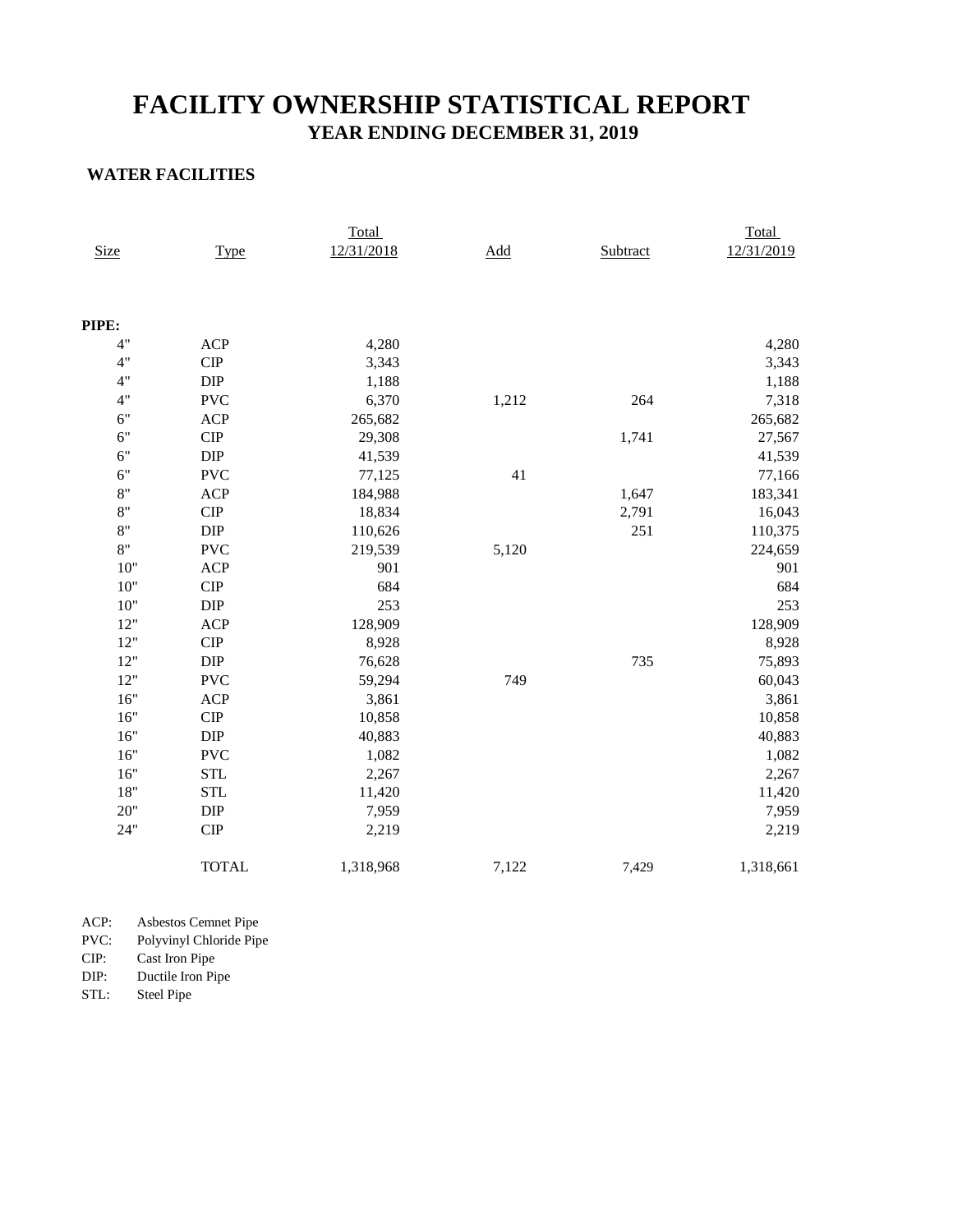## **FACILITY OWNERSHIP STATISTICAL REPORT YEAR ENDING DECEMBER 31, 2019**

### **WATER FACILITIES(continued)**

|                   |                  | Total          |                |                             | Total            |  |  |
|-------------------|------------------|----------------|----------------|-----------------------------|------------------|--|--|
| <b>Size</b>       | <b>Type</b>      | 12/31/2018     | Add            | Subtract                    | 12/31/2019       |  |  |
|                   |                  |                |                |                             |                  |  |  |
| <b>VALVES:</b>    |                  |                |                |                             |                  |  |  |
| 2"                | PRV              | $\tau$         |                |                             | $\boldsymbol{7}$ |  |  |
| 4"                | Gate             | 68             | $\mathfrak 3$  | $\mathbf{1}$                | $70\,$           |  |  |
| 4"                | PRV              | $\mathfrak s$  |                |                             | 5                |  |  |
| 6"                | Gate             | 1,284          | 12             | 23                          | 1,273            |  |  |
| 6"                | PRV              | 9              |                |                             | 9                |  |  |
| 8"                | Gate             | 2,000          | $27\,$         | 11                          | 2,016            |  |  |
| 8"                | PRV              | $\mathfrak s$  |                |                             | 5                |  |  |
| $10"$             | Gate             | 13             |                | $\mathbf{1}$                | 12               |  |  |
| $10"$             | PRV              | $\mathfrak{Z}$ |                |                             | $\overline{3}$   |  |  |
| $12"$             | Gate             | 1,004          | $\overline{4}$ | $\ensuremath{\mathfrak{Z}}$ | 1,005            |  |  |
| $12"$             | Check            | $\mathbf{1}$   |                |                             | $\mathbf{1}$     |  |  |
| 12"               | PRV              | $\mathbf{1}$   |                |                             | $\mathbf{1}$     |  |  |
| $16"$             | Gate             | $\mathfrak 3$  |                |                             | 3                |  |  |
| $16"$             | <b>Butterfly</b> | 30             |                |                             | 30               |  |  |
| $16"$             | Check            | $\mathbf{1}$   |                |                             | $\mathbf{1}$     |  |  |
| $18"$             | Gate Valve       | $\mathbf{1}$   |                |                             | $\mathbf{1}$     |  |  |
| $18"$             | <b>Butterfly</b> | 5              |                |                             | 5                |  |  |
| 20"               | <b>Butterfly</b> | $\mathbf{1}$   |                |                             | $\,1\,$          |  |  |
| 24"               | <b>Butterfly</b> | $\overline{c}$ |                |                             | $\overline{c}$   |  |  |
|                   | <b>TOTAL</b>     | 4,443          | 46             | 39                          | 4,450            |  |  |
| <b>BLOW-OFFS:</b> |                  |                |                |                             |                  |  |  |
| 2"                | Ball             | 387            |                |                             | 387              |  |  |
| 2"                | Gate             | 183            | $\,1\,$        | $\mathbf{1}$                | 183              |  |  |
| 6"                | Gate Valve       | $\mathfrak s$  |                |                             | 5                |  |  |
|                   | <b>TOTAL</b>     | 575            | $\,1\,$        | $\mathbf{1}$                | 575              |  |  |
| <b>HYDRANTS:</b>  |                  |                |                |                             |                  |  |  |
| 6"                | Mueller Cent.    | 786            |                | 1                           | 785              |  |  |
| 6"                | Mueller Im.      | 65             |                | $\overline{4}$              | 61               |  |  |
| 6"                | Waterous         | 1,179          | $\sqrt{5}$     |                             | 1,184            |  |  |
| 6"                | Amer. Darling    | 8              |                |                             | $\,$ 8 $\,$      |  |  |
| 6"                | $\mathbf{AVK}$   | 9              |                |                             | 9                |  |  |
| 6"                | <b>DWD</b>       | $\mathbf{1}$   |                |                             | 1                |  |  |
| 6"                | Kennedy          | 5              |                |                             | 5                |  |  |
|                   | <b>TOTAL</b>     | 2,053          | $\mathfrak{S}$ | $\sqrt{5}$                  | 2,053            |  |  |
|                   |                  |                |                |                             |                  |  |  |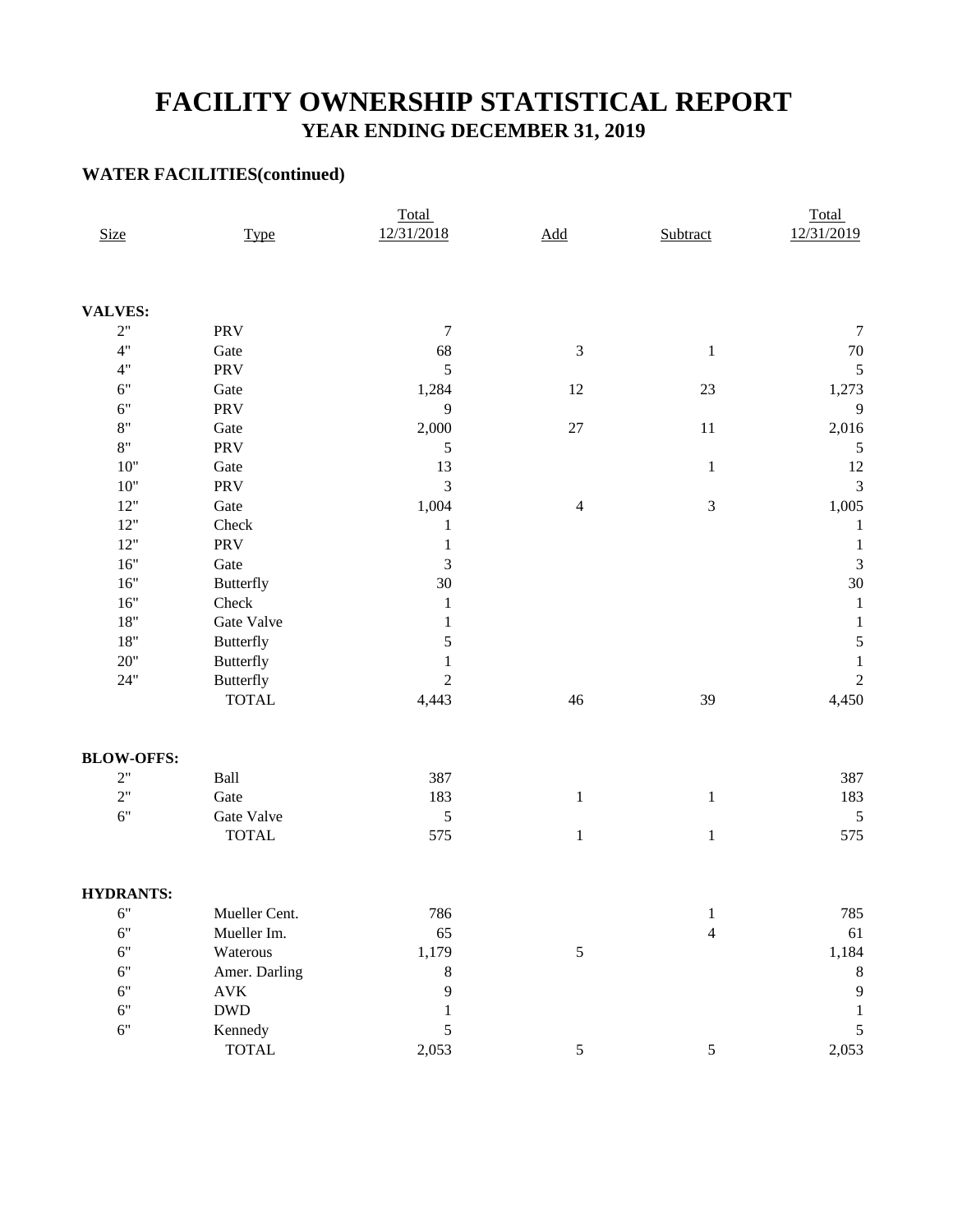### **FACILITY OWNERSHIP STATISTICAL REPORT YEAR ENDING DECEMBER 31, 2019**

#### **SEWER FACILITIES**

|                 |                             | Total      |                                        |                  | Total      |
|-----------------|-----------------------------|------------|----------------------------------------|------------------|------------|
| <b>Size</b>     | <b>Type</b>                 | 12/31/2018 | $\underline{\underline{\mathrm{Add}}}$ | Subtract         | 12/31/2019 |
|                 |                             |            |                                        |                  |            |
|                 |                             |            |                                        |                  |            |
|                 |                             |            |                                        |                  |            |
| PIPE:           |                             |            |                                        |                  |            |
| 6"              | <b>VCP</b>                  | 150        |                                        |                  | 150        |
| $8\mathrm{''}$  | ${\bf CP}$                  | 465        |                                        |                  | 465        |
| $8\,$           | <b>VCP</b>                  | 320,005    |                                        |                  | 320,005    |
| $8\mathrm{"}$   | <b>PVC</b>                  | 551,391    |                                        |                  | 551,391    |
| $8\mathrm{''}$  | $C-900$                     | 147,480    |                                        |                  | 147,480    |
| $8\,$           | <b>CPP</b>                  | 31,970     |                                        |                  | 31,970     |
| $8\,$           | $\cal CP$                   | 223        |                                        |                  | 223        |
| $8\mathrm{''}$  | $\rm{DIP}$                  | 84         |                                        |                  | 84         |
| $8\,^{\rm n}$   | PEP                         | 2,574      |                                        |                  | 2,574      |
| $10"$           | <b>VCP</b>                  | 22,591     |                                        |                  | 22,591     |
| $10"$           | <b>PVC</b>                  | 17,290     |                                        |                  | 17,290     |
| $10"$           | ${\cal CP} {\cal P}$        | 4,307      |                                        |                  | 4,307      |
| $10^{\rm o}$    | $C-900$                     | 4,982      |                                        |                  | 4,982      |
| $12"$           | $\ensuremath{\text{VCP}}$   | 20,743     |                                        |                  | 20,743     |
| $12"$           | ${\cal CP} {\cal P}$        | 2,220      |                                        |                  | 2,220      |
| $12"$           | $C-900$                     | 1,656      |                                        |                  | 1,656      |
| $12"$           | ${\bf CP}$                  | 178        |                                        |                  | 178        |
| $12"$           | <b>PVC</b>                  | 10,980     |                                        |                  | 10,980     |
| $15"$           | <b>VCP</b>                  | 6,972      |                                        |                  | 6,972      |
| $15"$           | <b>PVC</b>                  | 12,816     |                                        |                  | 12,816     |
| $15"$           | ${\bf CP}$                  | 433        |                                        |                  | 433        |
| $15"$           | <b>CPP</b>                  | 14,338     |                                        |                  | 14,338     |
| 16"             | PEP                         | 1,039      |                                        |                  | 1,039      |
| 16"             | <b>SRC</b>                  | 2,698      |                                        |                  | 2,698      |
| 18"             | <b>VCP</b>                  | 9,464      |                                        |                  | 9,464      |
| $18"$           | <b>PVC</b>                  | 1,799      |                                        |                  | 1,799      |
| $18"$           | <b>CPP</b>                  | 6,129      |                                        |                  | 6,129      |
| $18"$           | $\ensuremath{\mathsf{PEP}}$ | 4,928      |                                        |                  | 4,928      |
| $21\mathrm{''}$ | <b>VCP</b>                  | 3,019      |                                        |                  | 3,019      |
| $21\mathrm{''}$ | <b>PVC</b>                  | 6,038      |                                        |                  | 6,038      |
| $21\mathrm{''}$ | <b>CPP</b>                  | 4,242      |                                        |                  | 4,242      |
| 22"             | PEP                         | 4,195      |                                        |                  | 4,195      |
| $24"$           | PEP                         | 3,712      |                                        |                  | 3,712      |
| $24"$           | <b>PVC</b>                  | 203        |                                        |                  | 203        |
| 24"             | <b>CPP</b>                  | 4,007      |                                        |                  | 4,007      |
| $27"$           | <b>CPP</b>                  | 2,183      |                                        |                  | 2,183      |
| 30"             | <b>SPE</b>                  | 186        |                                        |                  | 186        |
| 33"             | <b>CPP</b>                  | 12,821     |                                        |                  | 12,821     |
| 36"             | CPP                         | 9,503      |                                        |                  | 9,503      |
| 42"             | <b>CPP</b>                  | 2,816      |                                        |                  | 2,816      |
| 42"             | <b>SPE</b>                  | 1,616      |                                        |                  | 1,616      |
| 45"             | ${\cal CP} {\cal P}$        | 318        |                                        |                  | 318        |
| 48"             | <b>CPP</b>                  | 6,708      |                                        |                  | 6,708      |
| 60"             | <b>CPP</b>                  | 1,411      |                                        |                  | 1,411      |
|                 |                             |            |                                        |                  |            |
|                 | <b>TOTAL</b>                | 1,262,883  | $\boldsymbol{0}$                       | $\boldsymbol{0}$ | 1,262,883  |

| CP:        | Concrete Pipe                           | PEP: | Polyethylene Pipe        |
|------------|-----------------------------------------|------|--------------------------|
| VCP:       | Vitrified Clay Pipe                     | CIP: | Cast Iron Pipe           |
| <b>PVC</b> | Polyvinyl Chloride Pipe                 | DIP: | Ductile Iron Pipe        |
| $C-900:$   | Polyvinyl Chloride Pipe C-900 Class 200 | RCP: | Reinforced Concrete Pipe |
| CPP:       | Cured In-place Pipe                     |      |                          |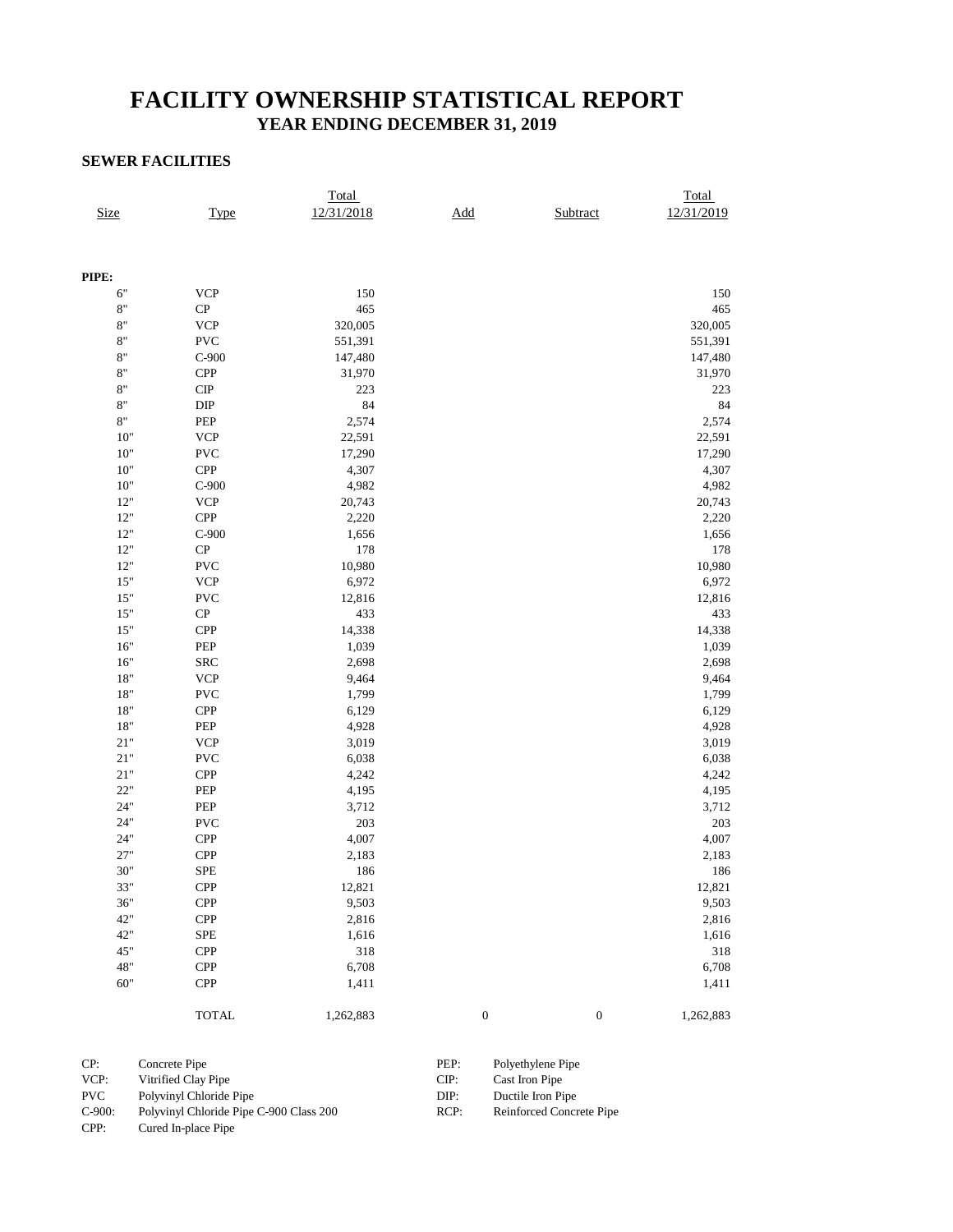# **PLATTE CANYON WATER AND SANITATION DISTRICT**

### **WATER & SEWER SUPPLY REPORT YEAR ENDING DECEMBER 31, 2019**

#### **Taps**

| Water Taps Sold in 2019                          | 29  |
|--------------------------------------------------|-----|
| 3/4" Equivalent Water Taps Sold in 2019          | 116 |
| Sewer Taps Sold in 2019                          | 354 |
| Single Family Equivalent Sewer Taps Sold in 2019 | 396 |

#### **Consumption**

Total Water Delivered (gallons) 2,480,918,000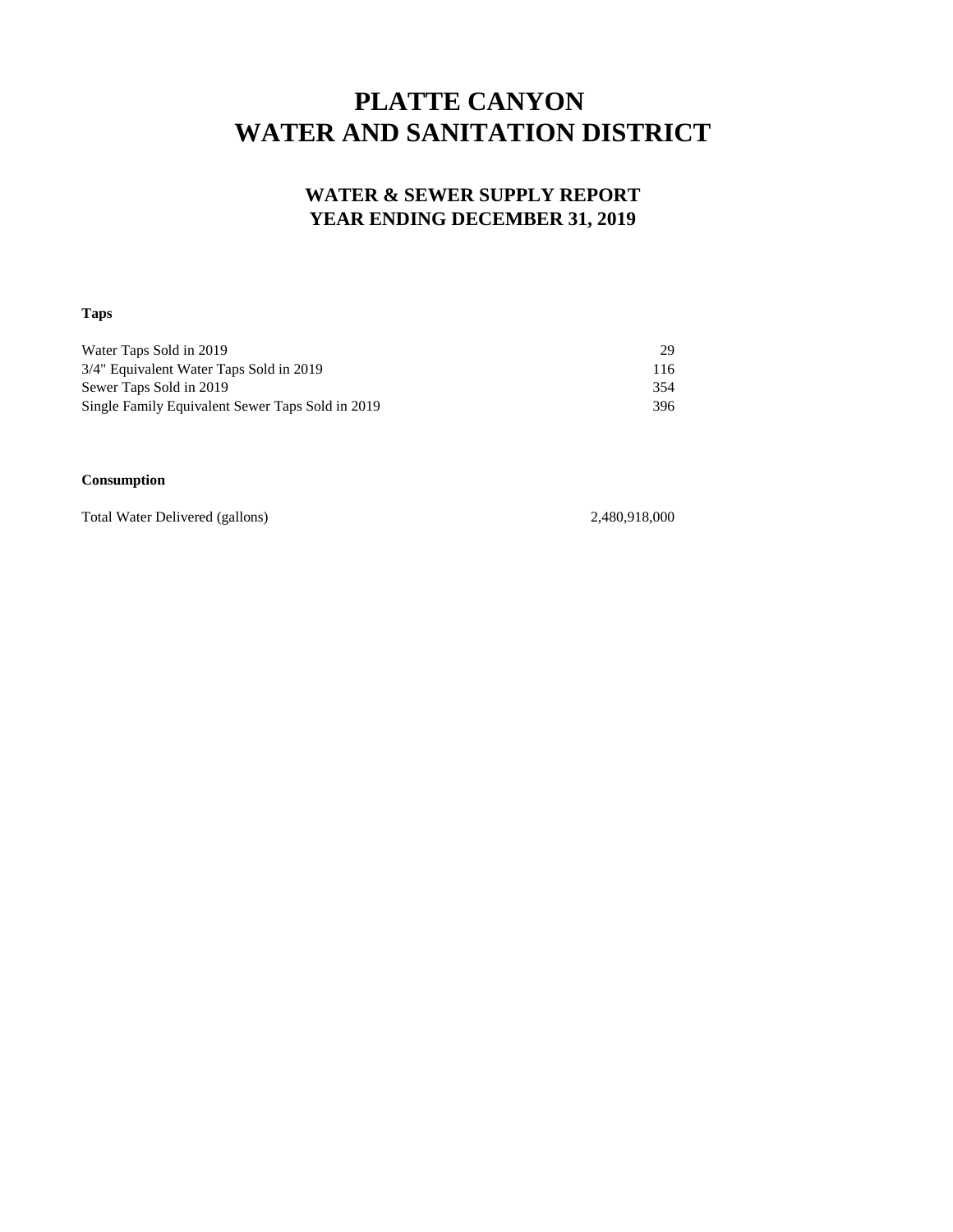## **WATER & SEWER SUPPLY REPORT - (2010-2019)**

|                                  | 2019           | 2018             | 2017         | 2016         | 2015         | 2014                                                                                                | 2013           | 2012           | 2011           | 2010             |
|----------------------------------|----------------|------------------|--------------|--------------|--------------|-----------------------------------------------------------------------------------------------------|----------------|----------------|----------------|------------------|
| <b>POPULATION:</b>               |                |                  |              |              |              |                                                                                                     |                |                |                |                  |
| RS Population (3.04)             |                |                  |              |              |              | 53,546.56 53,528.32 53,382.40 53,276.00 53,224.32 53,187.84 53,142.24 53,117.92 53,105.76 53,102.72 |                |                |                |                  |
| RM Population (2.04)             |                |                  |              |              |              | 14,751.24 14,043.36 14,043.36 14,043.36 14,043.36 13,529.28 13,529.28 13,500.72 13,443.60 13,431.36 |                |                |                |                  |
| <b>Total Population</b>          |                |                  |              |              |              | 68,297.80 67,571.68 67,425.76 67,319.36 67,267.68 66,717.12 66,671.52 66,618.64 66,549.36 66,534.08 |                |                |                |                  |
| <b>WATER TAPS:</b>               |                |                  |              |              |              |                                                                                                     |                |                |                |                  |
| <b>Total Active Taps</b>         | 18,549         | 18,520           | 18,475       | 18,431       | 18,412       | 18,387                                                                                              | 18,371         | 18,348         | 18,322         | 18,314           |
| <b>Single Family Residential</b> | 17,097         | 17,093           | 17,053       | 17,019       | 17,000       | 16,990                                                                                              | 16,976         | 16,969         | 16,965         | 16,965           |
| Multi Family Residential         | 958            | 934              | 934          | 934          | 934          | 922                                                                                                 | 922            | 908            | 891            | 885              |
| Commercial                       | 494            | 493              | 488          | 478          | 478          | 475                                                                                                 | 473            | 471            | 466            | 464              |
| <b>Taps Sold</b>                 | 29             | 45               | 44           | 19           | 25           | 16                                                                                                  | 23             | 26             | 8              | $\overline{2}$   |
| <b>Single Family Residential</b> | $\overline{4}$ | 40               | 34           | 19           | 10           | 14                                                                                                  | 7              | $\overline{4}$ | $\mathbf{0}$   | $\boldsymbol{0}$ |
| Multi Family Residential         | 24             | $\theta$         | $\mathbf{0}$ | $\mathbf{0}$ | 12           | $\overline{0}$                                                                                      | 14             | 17             | 6              | $\overline{0}$   |
| Commercial                       | 1              | 5                | 10           | $\mathbf{0}$ | 3            | 2                                                                                                   | $\overline{2}$ | 5              | $\overline{c}$ | $\overline{2}$   |
| Total 3/4" Equivalents           | 21,615         | 21,615           | 21,555       | 21,474       | 21,451       | 21,382                                                                                              | 21,364         | 21,323         | 21,235         | 21,225           |
| <b>Single Family Residential</b> | 17,302         | 17,302           | 17,262       | 17,227       | 17,204       | 17,194                                                                                              | 17,180         | 17,173         | 17,169         | 17,169           |
| Multi Family Residential         | 2,460          | 2,460            | 2,460        | 2,460        | 2,460        | 2,417                                                                                               | 2,417          | 2,403          | 2,335          | 2,329            |
| Commercial                       | 1,853          | 1,853            | 1,833        | 1,787        | 1,787        | 1,771                                                                                               | 1,767          | 1,747          | 1,731          | 1,727            |
| 3/4" Equivalents Sold            | 116            | $\boldsymbol{0}$ | 60           | 81           | 23           | 69                                                                                                  | 18             | 41             | 88             | 10               |
| <b>Single Family Residential</b> | 4              | $\mathbf{0}$     | 40           | 35           | 23           | 10                                                                                                  | 14             | $\tau$         | 4              | $\boldsymbol{0}$ |
| Multi Family Residential         | 94             | $\overline{0}$   | $\mathbf{0}$ | $\mathbf{0}$ | $\mathbf{0}$ | 43                                                                                                  | $\bf{0}$       | 14             | 68             | 6                |
| Commercial                       | 18             | $\overline{0}$   | 20           | 46           | $\mathbf{0}$ | 16                                                                                                  | 4              | 20             | 16             | $\overline{4}$   |
| Tap Size Sold                    |                |                  |              |              |              |                                                                                                     |                |                |                |                  |
| 3/4"                             | 4              | $\overline{0}$   | 40           | 35           | 17           | 11                                                                                                  | 14             | 21             | 5              | 6                |

1" 7 0 2 1 1 1 2 1 2 4 1 1/2" 6 0 2 5 5 12 0 0 18 0  $2^{\circ}$  or > 8 0 1 3 3 1 0 1 1 0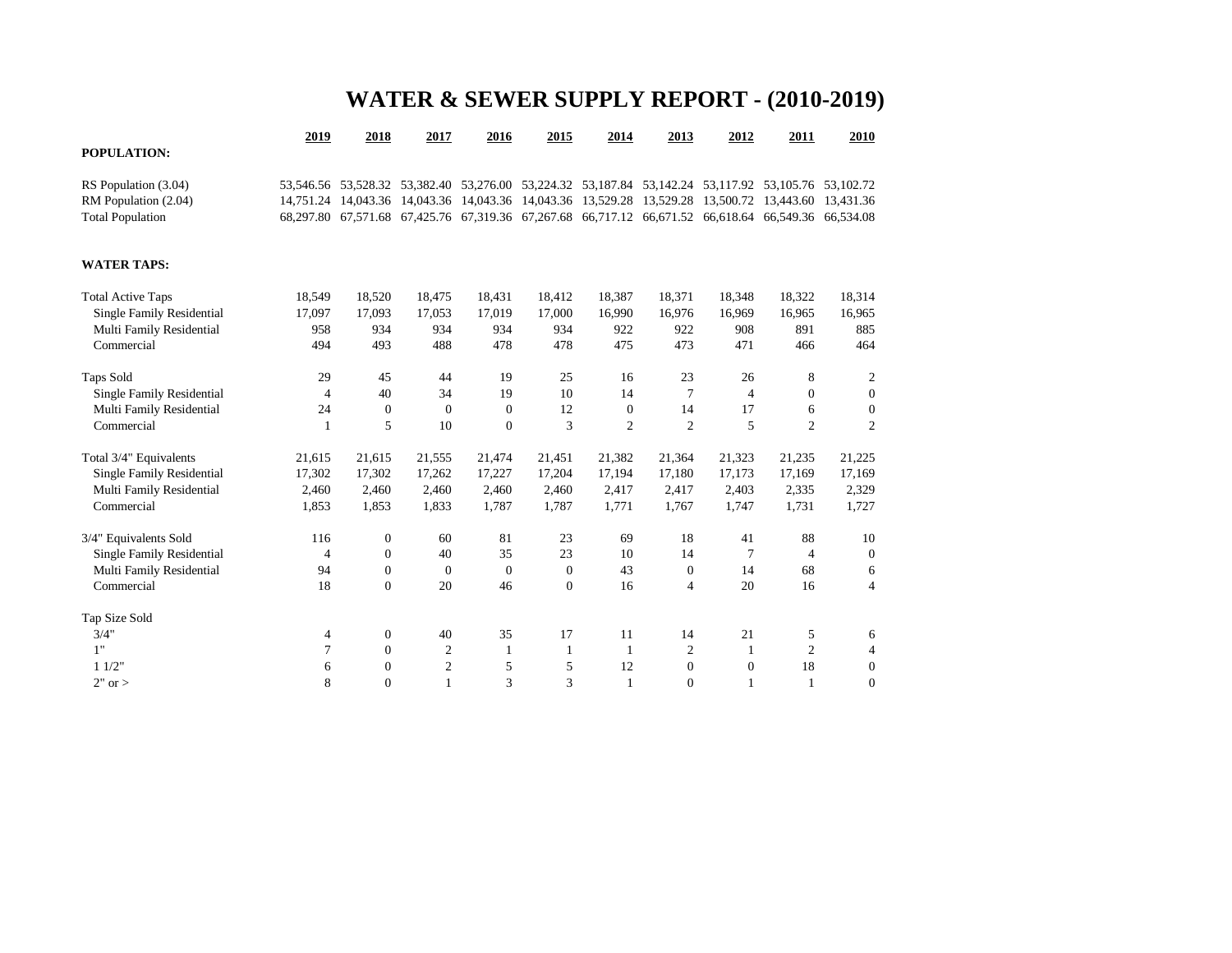## **WATER & SEWER SUPPLY REPORT - (2010-2019)**

|                                  | 2019         | 2018         | 2017         | 2016         | 2015         | 2014       | 2013         | 2012         | 2011                      | 2010         |
|----------------------------------|--------------|--------------|--------------|--------------|--------------|------------|--------------|--------------|---------------------------|--------------|
| <b>SEWER TAPS:</b>               |              |              |              |              |              |            |              |              |                           |              |
| <b>Total Active Taps</b>         | 25,279.00    | 24,925.00    | 24,872.00    | 24,829.00    | 24,811.00    | 24,546.00  | 24,528.00    | 24,501.00    | 24,466.00                 | 24,457.00    |
| Single Family Residential        | 17,614.00    | 17,608.00    | 17,560.00    | 17,525.00    | 17,508.00    | 17,496.00  | 17,481.00    | 17,473.00    | 17,469.00                 | 17,468.00    |
| Multi Family Residential         | 7,231.00     | 6,884.00     | 6,884.00     | 6,884.00     | 6,884.00     | 6,632.00   | 6,632.00     | 6,618.00     | 6,590.00                  | 6,584.00     |
| Commercial                       | 434.00       | 433.00       | 428.00       | 420.00       | 419.00       | 418.00     | 415.00       | 410.00       | 407.00                    | 405.00       |
| <b>Taps Sold</b>                 | 354.00       | 53.00        | 43.00        | 18.00        | 265.00       | 18.00      | 27.00        | 35.00        | 9.00                      | 2.00         |
| Single Family Residential        | 6.00         | 48.00        | 35.00        | 17.00        | 12.00        | 15.00      | 8.00         | 4.00         | 1.00                      | 0.00         |
| Multi Family Residential         | 347.00       | 0.00         | 0.00         | 0.00         | 252.00       | 0.00       | 14.00        | 28.00        | 6.00                      | 0.00         |
| Commercial                       | 1.00         | 5.00         | 8.00         | 1.00         | 1.00         | 3.00       | 5.00         | 3.00         | 2.00                      | 2.00         |
| Total Single Family Equiv.       | 27,390.00    | 27,384.00    | 27,334.00    | 27,288.00    | 27,270.00    | 27,005.00  | 26,985.50    | 26,884.00    | 26,812.67                 | 26,801.24    |
| Single Family Residential        | 17,603.00    | 17,597.00    | 17,549.00    | 17,514.00    | 17,497.00    | 17,485.00  | 17,470.00    | 17,462.00    | 17,458.00                 | 17,457.00    |
| Multi Family Residential         | 7,578.00     | 7,578.00     | 7,578.00     | 7,578.00     | 7,578.00     | 7,326.00   | 7,326.00     | 7,312.00     | 7,284.00                  | 7,278.00     |
| Commercial                       | 2,209.00     | 2,209.00     | 2,207.00     | 2,196.00     | 2,195.00     | 2,194.00   | 2,189.50     | 2,110.00     | 2,070.67                  | 2,066.24     |
| Single Family Equiv. Sold        | 396.00       | 6.00         | 50.00        | 46.00        | 18.00        | 265.00     | 19.50        | 101.50       | 71.33                     | 11.43        |
| <b>Single Family Residential</b> | 6.00         | 6.00         | 48.00        | 35.00        | 17.00        | 12.00      | 15.00        | 8.00         | 4.00                      | 1.00         |
| Multi Family Residential         | 347.00       | 0.00         | 0.00         | 0.00         | 0.00         | 252.00     | 0.00         | 14.00        | 28.00                     | 6.00         |
| Commercial                       | 43.00        | 0.00         | 2.00         | 11.00        | 1.00         | 1.00       | 4.50         | 79.50        | 39.33                     | 4.43         |
| <b>CONSUMPTION:</b>              |              |              |              |              |              |            |              |              |                           |              |
| Total Water Delivered*           | 2,480,918.00 | 2,656,608.00 | 2,703,817.00 | 2,690,130.00 | 2,537,846.00 | 782,368.52 | 2,641,643.00 |              | 3,380,914.00 2,929,121.00 | 3,341,610.00 |
| Gal./3/4" Equivilant/Day         | 314.46       | 336.73       | 343.67       | 343.22       | 324.13       | 100.25     | 338.77       | 434.40       | 377.91                    | 431.34       |
| Gal./Capita/Day                  | 99.52        | 107.71       | 109.86       | 109.48       | 103.36       | 32.13      | 108.55       | 139.04       | 120.59                    | 137.60       |
| Gal./Account/Day                 | 366.44       | 393.00       | 400.96       | 399.88       | 377.63       | 116.58     | 393.96       | 504.84       | 438.00                    | 499.90       |
| Single Family Res. - Delivered*  | 1,825,845.00 | 1,968,209.00 | 1,935,594.00 | 1,993,904.00 | 1,854,288.00 | 173.52     | 1,849,962.00 | 2,377,717.00 | 2,066,578.00              | 2,355,986.00 |
| Gal./3/4" Equivilant/Day         | 289.12       | 306.50       | 316.46       | 294.90       | 0.03         | 294.78     | 379.18       | 329.70       | 375.95                    | #REF!        |
| Gal./Account/Day                 | 292.58       | 310.24       | 320.34       | 298.50       | 0.03         | 298.32     | 383.74       | 333.66       | 380.47                    | #REF!        |
| Mulit-Family Res. - Delivered*   | 331,603.00   | 378,895.00   | 378,693.00   | 336,684.00   | 356,276.00   | 396,780.00 | 404,269.00   | 491,152.00   | 408,547.00                | 467,951.00   |
| Gal./3/4" Equivilant/Day         | 42.03        | 421.75       | 374.97       | 396.79       | 441.90       | 458.25     | 556.73       | 465.80       | 549.06                    | #REF!        |
| Gal./Account/Day                 | 48.98        | 1,110.83     | 987.60       | 1,045.07     | 1,163.88     | 1,201.29   | 1,459.46     | 1,232.72     | 1,438.90                  | #REF!        |
| Commercial - Delivered*          | 323,470.00   | 309,504.00   | 389,530.00   | 359,542.00   | 327,282.00   | 385,415.00 | 387,412.00   | 512,045.00   | 453,996.00                | 517,673.00   |
| Gal./3/4" Equivilant/Day         | 51.22        | 575.93       | 537.40       | 501.77       | 590.90       | 599.32     | 793.92       | 711.98       | 819.34                    | #REF!        |
| Gal./Account/Day                 | 51.83        | 2,164.72     | 2,018.54     | 1,875.86     | 2,209.06     | 2,234.53   | 2,965.88     | 2,640.82     | 3,043.52                  | #REF!        |

\*in thousands of gallons